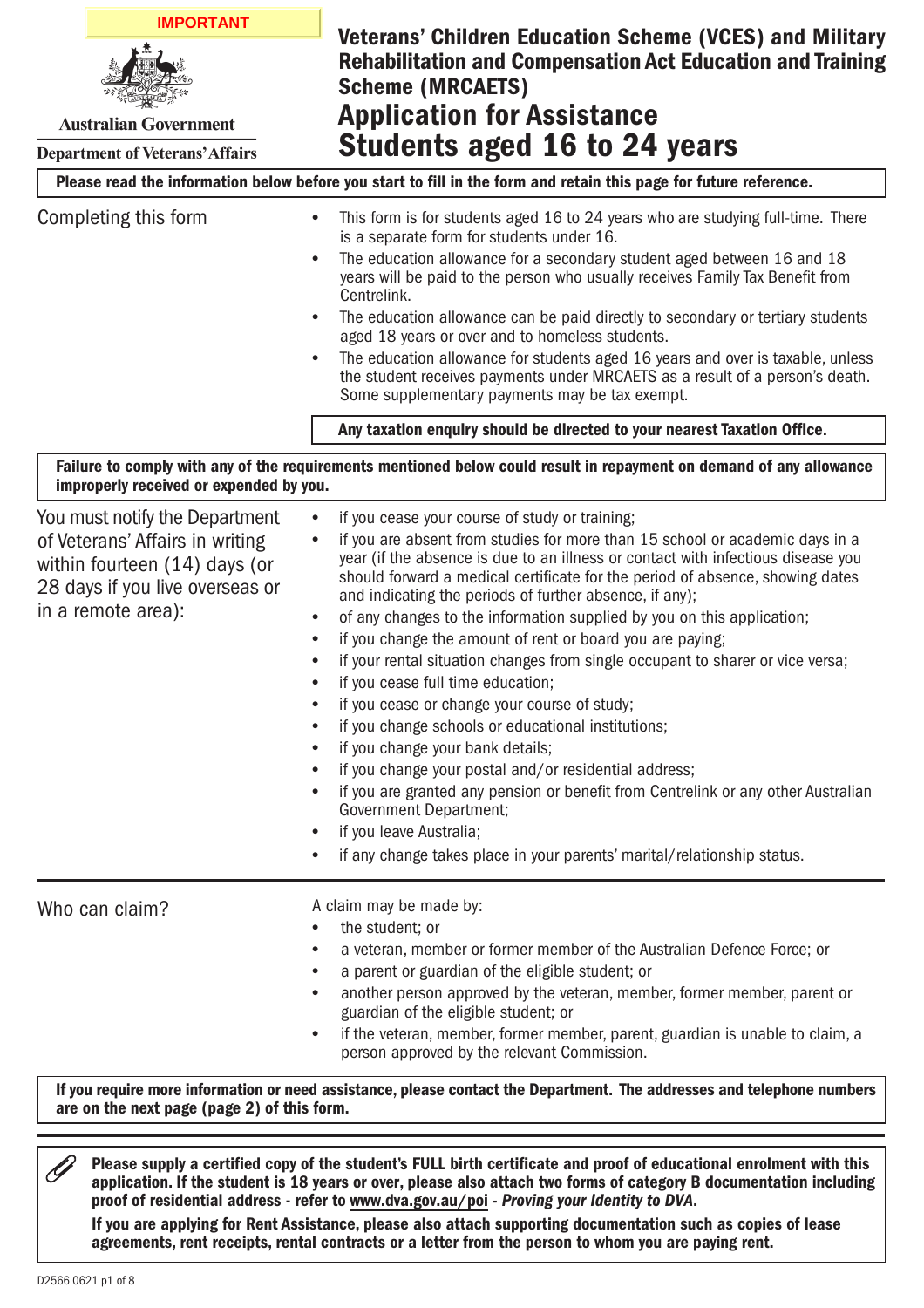## Privacy notice

Your personal information is protected by law, including the *Privacy Act 1988*. Your personal information may be collected by the Department of Veterans' Affairs (DVA) for the delivery of government programs for war veterans, members of the Australian Defence Force, members of the Australian Federal Police and their dependants.

[Read more: How DVA manages personal information](http://www.dva.gov.au/privacy)

Giving false or misleading information is a serious offence.

# How to contact DVA

For information, please call the Department of Veterans' Affairs (from anywhere in Australia) on: 1800 VETERAN (1800 838 372)

| <b>State</b>                        | <b>Address</b>                                                             | <b>Postal address</b>                    |  |
|-------------------------------------|----------------------------------------------------------------------------|------------------------------------------|--|
| <b>New South Wales</b>              | <b>Centennial Plaza Tower B</b><br>280 Elizabeth Street<br>Sydney NSW 2001 | <b>GPO Box 9998</b><br>Brisbane QLD 4001 |  |
| Victoria                            | 300 Latrobe Street<br>Melbourne VIC 3000                                   | <b>GPO Box 9998</b><br>Brisbane QLD 4001 |  |
| Queensland                          | 480 Queen Street<br>Brisbane QLD 4000                                      | <b>GPO Box 9998</b><br>Brisbane QLD 4001 |  |
| South Australia                     | <b>Westpac House</b><br>91 King William Street<br>Adelaide SA 5000         | <b>GPO Box 9998</b><br>Brisbane QLD 4001 |  |
| Western Australia                   | <b>AMP Building</b><br>140 St Georges Terrace<br>Perth WA 6000             | <b>GPO Box 9998</b><br>Brisbane QLD 4001 |  |
| Tasmania                            | <b>Barrack Place</b><br>254 - 286 Liverpool Street<br>Hobart TAS 7001      | <b>GPO Box 9998</b><br>Brisbane QLD 4001 |  |
| Northern Territory                  | <b>Winnellie Central</b><br>14 Winnellie Road<br>Winnellie NT 0820         | <b>GPO Box 9998</b><br>Brisbane QLD 4001 |  |
| <b>Australian Capital Territory</b> | <b>Gnabra Building</b><br>21 Genge Street<br>Canberra ACT 2601             | <b>GPO Box 9998</b><br>Brisbane QLD 4001 |  |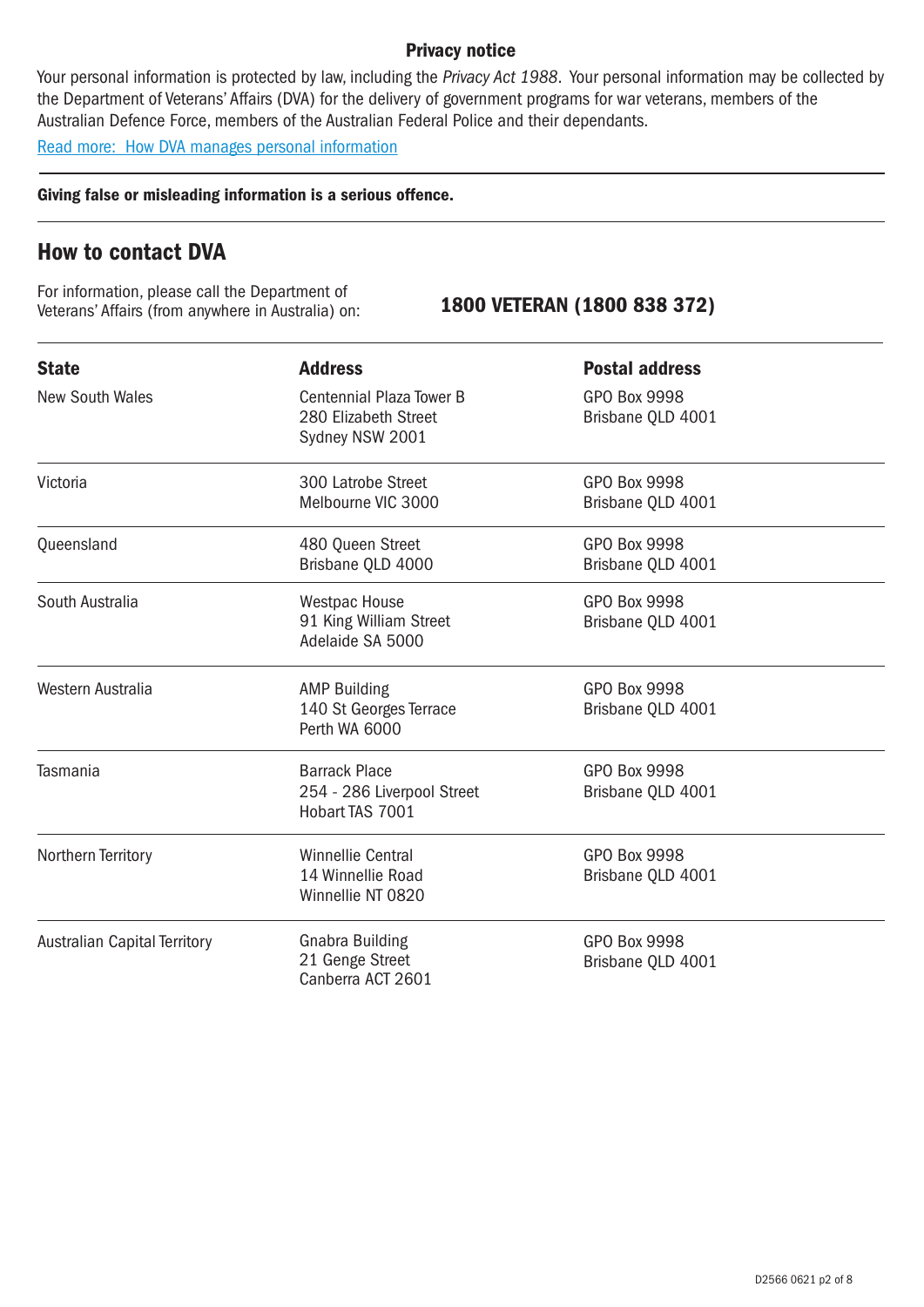|     | DVA File Number (if known)                                                                                                                                                             | NOTE:<br>Read the form through carefully before you start to fill it in.<br>$\bullet$<br>Answer ALL questions using pen (not pencil).<br>$\bullet$<br>Mark the appropriate boxes for answers.<br>$\bullet$<br>Supply ALL documentation as required.                                                                                                                                                                                                                                                                                 |  |
|-----|----------------------------------------------------------------------------------------------------------------------------------------------------------------------------------------|-------------------------------------------------------------------------------------------------------------------------------------------------------------------------------------------------------------------------------------------------------------------------------------------------------------------------------------------------------------------------------------------------------------------------------------------------------------------------------------------------------------------------------------|--|
|     | <b>SECTION A</b>                                                                                                                                                                       | <b>Student's Details</b>                                                                                                                                                                                                                                                                                                                                                                                                                                                                                                            |  |
| 1.  | <b>Student's full name</b>                                                                                                                                                             | Other<br>Title<br>Mr<br>Mrs<br><b>Miss</b><br>Ms                                                                                                                                                                                                                                                                                                                                                                                                                                                                                    |  |
|     |                                                                                                                                                                                        | Surname                                                                                                                                                                                                                                                                                                                                                                                                                                                                                                                             |  |
|     |                                                                                                                                                                                        | Given name(s)                                                                                                                                                                                                                                                                                                                                                                                                                                                                                                                       |  |
| 2.  | Date of birth                                                                                                                                                                          |                                                                                                                                                                                                                                                                                                                                                                                                                                                                                                                                     |  |
| 3.  | <b>Home address</b>                                                                                                                                                                    | <b>POSTCODE</b>                                                                                                                                                                                                                                                                                                                                                                                                                                                                                                                     |  |
| 4.  | <b>Postal address</b><br>(if same as home address, write 'AS ABOVE')                                                                                                                   | <b>POSTCODE</b>                                                                                                                                                                                                                                                                                                                                                                                                                                                                                                                     |  |
| 5.  | <b>Term residential address</b><br>(NOT PO Box) if applicable                                                                                                                          | <b>POSTCODE</b>                                                                                                                                                                                                                                                                                                                                                                                                                                                                                                                     |  |
| 6.  | <b>Work address</b>                                                                                                                                                                    | <b>POSTCODE</b>                                                                                                                                                                                                                                                                                                                                                                                                                                                                                                                     |  |
| 7.  | <b>Telephone number of school</b>                                                                                                                                                      |                                                                                                                                                                                                                                                                                                                                                                                                                                                                                                                                     |  |
| 8.  | <b>Contact telephone</b>                                                                                                                                                               | Work<br>Home<br>Mobile                                                                                                                                                                                                                                                                                                                                                                                                                                                                                                              |  |
| 9.  | <b>E-mail address</b>                                                                                                                                                                  |                                                                                                                                                                                                                                                                                                                                                                                                                                                                                                                                     |  |
| 10. | Is the student engaged in full-time<br>employment?                                                                                                                                     | No<br>Yes                                                                                                                                                                                                                                                                                                                                                                                                                                                                                                                           |  |
| 11. | Is the student in a partnered relationship?<br>A partner is a person you are married to, in<br>a registered relationship with, or have been<br>living with in a de facto relationship. | No<br>Yes                                                                                                                                                                                                                                                                                                                                                                                                                                                                                                                           |  |
| 12. | Is the student a child or a former<br>child of a Vietnam Veteran?                                                                                                                      | Go to Section B<br>No<br>Is this application being made on the student's medical grounds?<br>Yes<br>No<br>Go to Section B<br>Yes<br>To determine eligibility for VCES benefits, DVA may need to obtain<br>relevant medical and other information about the student from a<br>qualified professional (e.g. medical practitioner, psychologist,<br>social worker). In order to do so, information contained in this<br>form may neeed to be provided to them - please sign the<br>authorisation and consent section on the next page. |  |

If the student is already seeing a qualified professional (e.g. medical practitioner, psychologist, social worker), please provide the following details: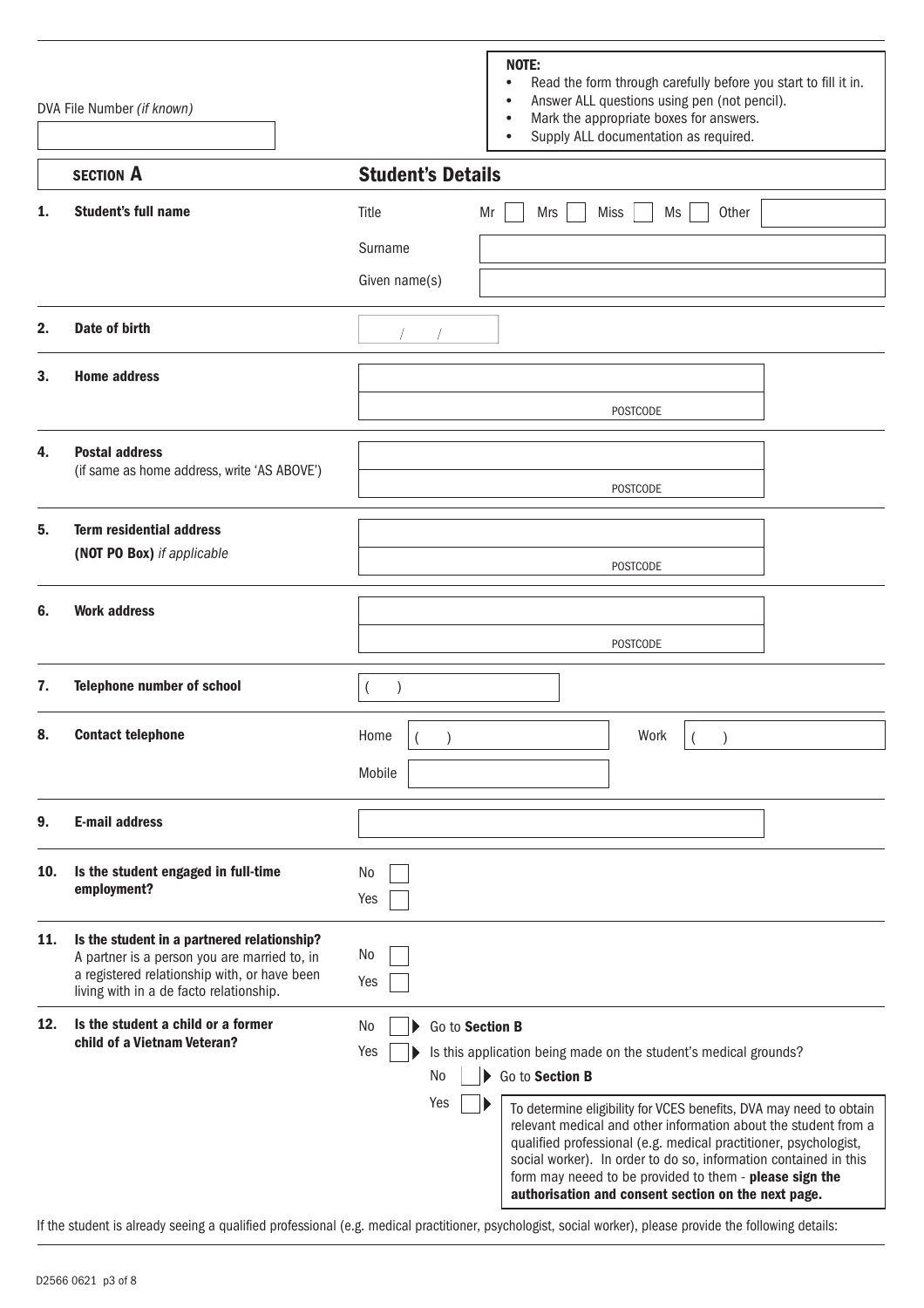### SECTION A continued STUDENT'S DETAILS

| 13.                                                       | <b>Name of professional</b>                                                                                                                                                                                                                                               |                                                                                                                                                                                                                                                                                                                                                                                                                                                                                                                                                                                                                   |  |  |
|-----------------------------------------------------------|---------------------------------------------------------------------------------------------------------------------------------------------------------------------------------------------------------------------------------------------------------------------------|-------------------------------------------------------------------------------------------------------------------------------------------------------------------------------------------------------------------------------------------------------------------------------------------------------------------------------------------------------------------------------------------------------------------------------------------------------------------------------------------------------------------------------------------------------------------------------------------------------------------|--|--|
| 14.                                                       | <b>Profession</b>                                                                                                                                                                                                                                                         |                                                                                                                                                                                                                                                                                                                                                                                                                                                                                                                                                                                                                   |  |  |
| 15.                                                       | <b>Address</b>                                                                                                                                                                                                                                                            |                                                                                                                                                                                                                                                                                                                                                                                                                                                                                                                                                                                                                   |  |  |
|                                                           |                                                                                                                                                                                                                                                                           | <b>POSTCODE</b>                                                                                                                                                                                                                                                                                                                                                                                                                                                                                                                                                                                                   |  |  |
| 16.                                                       | <b>Telephone number</b>                                                                                                                                                                                                                                                   |                                                                                                                                                                                                                                                                                                                                                                                                                                                                                                                                                                                                                   |  |  |
|                                                           |                                                                                                                                                                                                                                                                           | Authorisation and Consent (applicable only if application is being made on medical grounds)                                                                                                                                                                                                                                                                                                                                                                                                                                                                                                                       |  |  |
| 17.                                                       | <b>Claimant's signature</b>                                                                                                                                                                                                                                               | I authorise the Department of Veterans' Affairs to obtain medical and other information<br>$\bullet$<br>that would appear to be relevant to determining if the student is an eligible child of a<br>veteran for the purposes of section 116(1)(e) of the Veterans' Entitlements Act 1986.<br>I consent to the release of medical, clinical or other information by an appropriately<br>$\bullet$<br>qualified professional that would appear to be relevant to determining if the student is<br>an eligible child of a veteran for the purposes of section $116(1)(e)$ of the Veterans'<br>Entitlements Act 1986. |  |  |
|                                                           |                                                                                                                                                                                                                                                                           | Date<br>A                                                                                                                                                                                                                                                                                                                                                                                                                                                                                                                                                                                                         |  |  |
|                                                           |                                                                                                                                                                                                                                                                           |                                                                                                                                                                                                                                                                                                                                                                                                                                                                                                                                                                                                                   |  |  |
|                                                           | <b>SECTION B</b>                                                                                                                                                                                                                                                          | Veteran's/Member's Details                                                                                                                                                                                                                                                                                                                                                                                                                                                                                                                                                                                        |  |  |
| Veteran's/Member's full name<br>18.<br>Title<br>Mrs<br>Mr |                                                                                                                                                                                                                                                                           | <b>Miss</b><br>Other<br>Ms                                                                                                                                                                                                                                                                                                                                                                                                                                                                                                                                                                                        |  |  |
|                                                           |                                                                                                                                                                                                                                                                           | Surname                                                                                                                                                                                                                                                                                                                                                                                                                                                                                                                                                                                                           |  |  |
|                                                           |                                                                                                                                                                                                                                                                           | Given name(s)                                                                                                                                                                                                                                                                                                                                                                                                                                                                                                                                                                                                     |  |  |
|                                                           |                                                                                                                                                                                                                                                                           | Date of birth                                                                                                                                                                                                                                                                                                                                                                                                                                                                                                                                                                                                     |  |  |
| 19.                                                       | What is the student's relationship to the<br>Veteran/Member?                                                                                                                                                                                                              | Step child<br>Child<br>Foster child<br>Grand child<br>Adopted child<br>Other - please provide a short statement as to how you came into<br>the veteran's/member's care                                                                                                                                                                                                                                                                                                                                                                                                                                            |  |  |
|                                                           |                                                                                                                                                                                                                                                                           |                                                                                                                                                                                                                                                                                                                                                                                                                                                                                                                                                                                                                   |  |  |
| 20.                                                       | Veteran's/Member's Defence<br>Service/PMKeys number(s) (if known)                                                                                                                                                                                                         |                                                                                                                                                                                                                                                                                                                                                                                                                                                                                                                                                                                                                   |  |  |
|                                                           | <b>SECTION C</b>                                                                                                                                                                                                                                                          | <b>Parent/Family Status</b>                                                                                                                                                                                                                                                                                                                                                                                                                                                                                                                                                                                       |  |  |
| 21.                                                       | Student's parent/family status<br>This information is required to assist in<br>determining eligibility for VCES assistance.                                                                                                                                               | Married<br>De facto<br>Separated<br>Single<br><b>Divorced</b><br>Widow(er)                                                                                                                                                                                                                                                                                                                                                                                                                                                                                                                                        |  |  |
|                                                           | <b>SECTION D</b>                                                                                                                                                                                                                                                          | <b>Other Assistance</b>                                                                                                                                                                                                                                                                                                                                                                                                                                                                                                                                                                                           |  |  |
| 22.                                                       | Does the student receive, or does anyone<br>on the student's behalf receive, or has the<br>student or anyone on the student's behalf<br>applied for any type of payments from<br><b>Centrelink (including a Commmonwealth</b><br><b>Accommodation Costs Scholarship)?</b> | No<br>Type of benefit, pension or assistance<br>Yes<br>Þ.<br>Reference number<br>Rate of payment                                                                                                                                                                                                                                                                                                                                                                                                                                                                                                                  |  |  |
| 23.                                                       | Have you/someone on your behalf received a<br><b>Schoolkids Bonus for the student from</b><br><b>Centrelink?</b>                                                                                                                                                          | Date received<br>No<br>Yes                                                                                                                                                                                                                                                                                                                                                                                                                                                                                                                                                                                        |  |  |
| 24.                                                       | Have you/someone on your behalf received<br>an Income Support Bonus for the student<br>from Centrelink?                                                                                                                                                                   | Date received<br>No<br>Yes                                                                                                                                                                                                                                                                                                                                                                                                                                                                                                                                                                                        |  |  |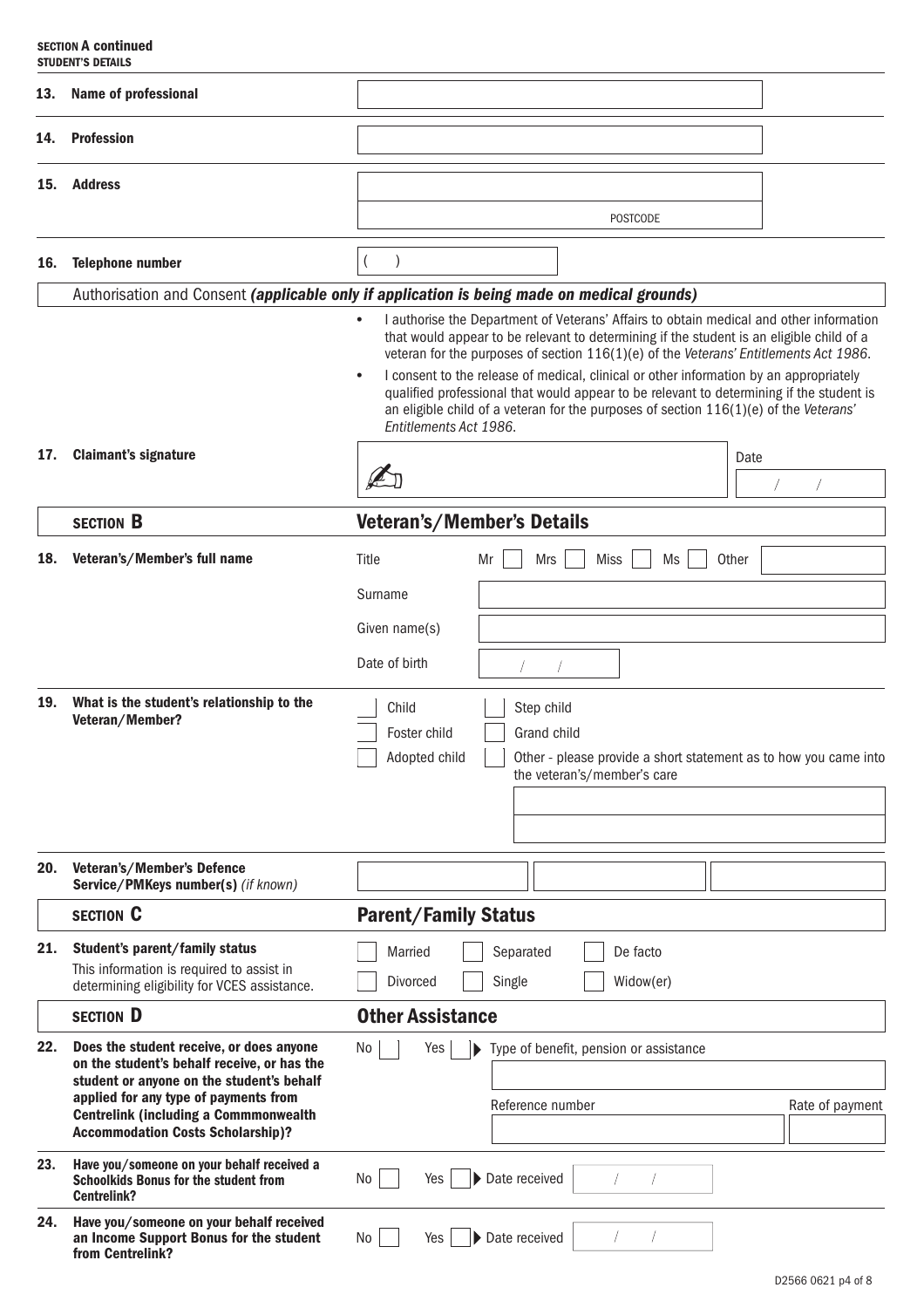| <b>SECTION E</b>                                                                                                                                                                                                            | <b>Education Allowance</b>                                                                                                                                                         |
|-----------------------------------------------------------------------------------------------------------------------------------------------------------------------------------------------------------------------------|------------------------------------------------------------------------------------------------------------------------------------------------------------------------------------|
| There are three (3) rates of Education Allowance.<br>Show which rate applies to the student by marking<br>the appropriate box.<br>If you are not sure which rate the student should be<br>paid, mark all boxes which apply. | A. LIVING AT HOME RATE<br>To be paid this rate the student must live at home and<br>does not qualify for homeless or away from home rates,<br>or boarding rates.                   |
|                                                                                                                                                                                                                             | <b>B.</b> LIVING AWAY FROM<br>To be paid this rate the student must be incurring<br>HOME/BOARDING RATE<br>additional expenses as a result of living away from<br>home or boarding. |
| Attach a separate statement explaining                                                                                                                                                                                      | Please tick the criterion below which applies in the student's case                                                                                                                |
| the circumstances which necessitate                                                                                                                                                                                         | <b>Secondary Students</b><br>$\mathbf{I}$                                                                                                                                          |
| that the student lives away from home<br>in order to undertake their studies.                                                                                                                                               | Student does not have education facilities accessible to the home; or                                                                                                              |
| Provision of this information is<br>compulsory as it is essential to your<br>claim.                                                                                                                                         | Student is enrolled in a special course approved for the payment of allowances under the<br>Australian Government Assistance to Isolated Children Scheme; or                       |
|                                                                                                                                                                                                                             | Student has a disability; or                                                                                                                                                       |
|                                                                                                                                                                                                                             | Student requires specialised remedial tuition; or                                                                                                                                  |
|                                                                                                                                                                                                                             | Student is a member of an itinerant family; or                                                                                                                                     |
|                                                                                                                                                                                                                             | Student's home conditions are detrimental to the student's educational progress.                                                                                                   |
|                                                                                                                                                                                                                             | <b>Tertiary Students - (this is Part of Option B above)</b><br>(ii)                                                                                                                |
|                                                                                                                                                                                                                             | Student does not have education facilities accessible to the home; or                                                                                                              |
|                                                                                                                                                                                                                             | Student has to meet compulsory residence requirements for their course; or                                                                                                         |
|                                                                                                                                                                                                                             | Student's home conditions provide an inadequate study environment.                                                                                                                 |
|                                                                                                                                                                                                                             | <b>C.</b> HOMELESS RATE<br>To be paid this rate the student must have reached the                                                                                                  |
|                                                                                                                                                                                                                             | minimum school leaving age applicable and not be receiving<br>continuous support from parents.                                                                                     |
|                                                                                                                                                                                                                             | Please tick the criterion below which applies in the student's case                                                                                                                |
| Attach a separate statement explaining<br>the circumstances which prevent the                                                                                                                                               | Homeless - give reasons                                                                                                                                                            |
| student from living at home. Provide<br>supporting statement from a third party                                                                                                                                             | No family home                                                                                                                                                                     |
| (e.g. police or medical professional).                                                                                                                                                                                      | Not allowed to live in the family home                                                                                                                                             |
|                                                                                                                                                                                                                             | Domestic violence (or similar)                                                                                                                                                     |
|                                                                                                                                                                                                                             | When did the student last live at home?                                                                                                                                            |
|                                                                                                                                                                                                                             |                                                                                                                                                                                    |

If you ticked B or C above, you will also need to complete Section H "Rent Assistance" on page 6.

## SECTION F SECTION F

### NEW COURSE

If starting a new course the student must have completed enrolment before we pay education allowance. ("Completed enrolment" does not include preliminary enrolment or early acceptance).

## Institution details - Secondary and Tertiary

Full name of school or institution and campus *(do not abbreviate)*

Address

POSTCODE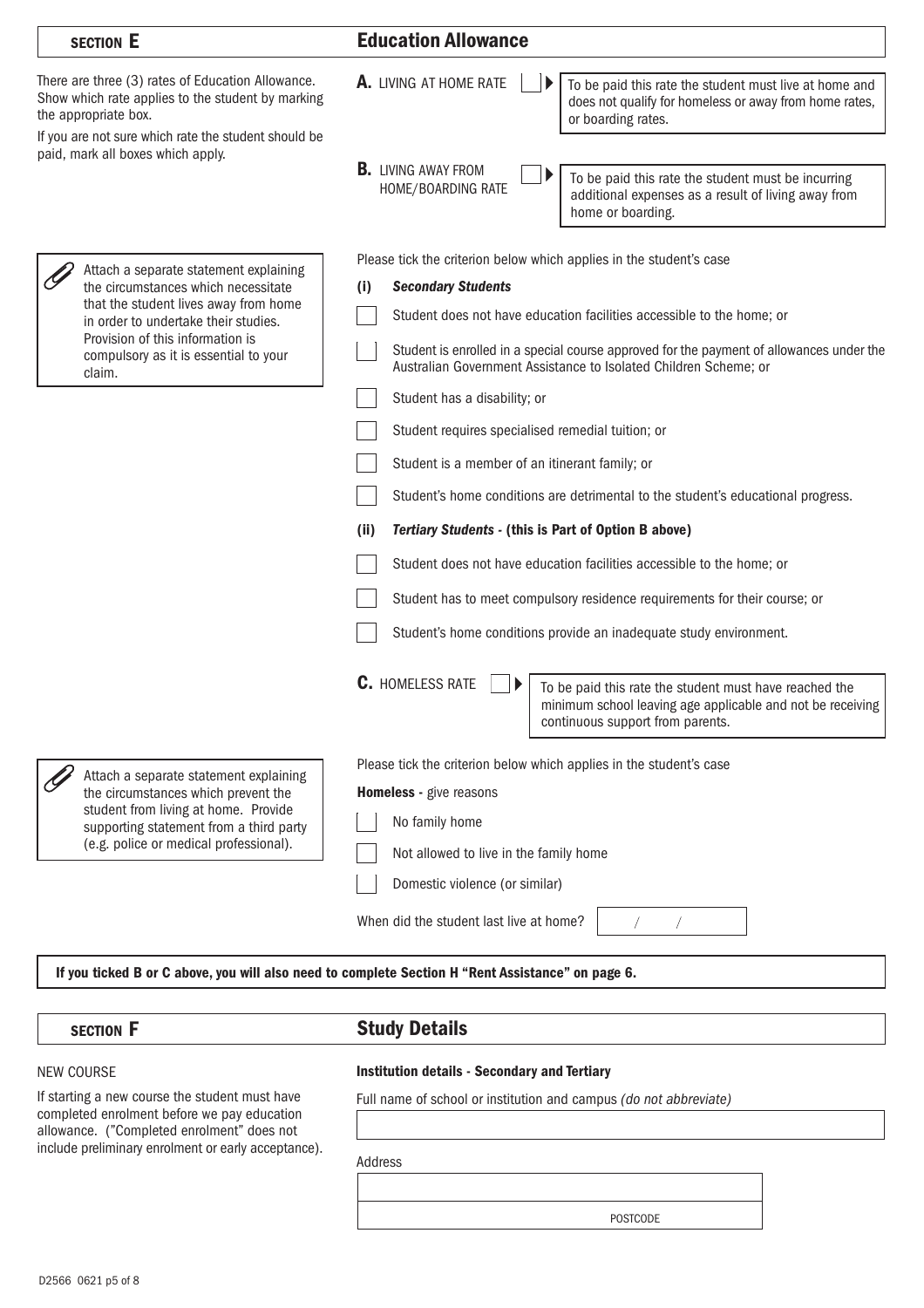### SECTION F continued STUDY DETAILS

| <b>Course details - Secondary and Tertiary</b>                                                                                                                                                                                                                |                                                              | Year/stage of course<br>Course code number (tertiary only)                                                 |                                                                                                                                                                                   |  |
|---------------------------------------------------------------------------------------------------------------------------------------------------------------------------------------------------------------------------------------------------------------|--------------------------------------------------------------|------------------------------------------------------------------------------------------------------------|-----------------------------------------------------------------------------------------------------------------------------------------------------------------------------------|--|
|                                                                                                                                                                                                                                                               |                                                              |                                                                                                            |                                                                                                                                                                                   |  |
| <b>Course loading</b>                                                                                                                                                                                                                                         |                                                              | Full-time<br>Part-time                                                                                     |                                                                                                                                                                                   |  |
|                                                                                                                                                                                                                                                               |                                                              | Internal study (e.g. on campus)<br>External study (e.g. by correspondence/online)                          |                                                                                                                                                                                   |  |
|                                                                                                                                                                                                                                                               |                                                              | Tertiary student number (if known)                                                                         |                                                                                                                                                                                   |  |
|                                                                                                                                                                                                                                                               |                                                              | Exact course title (e.g. Certificate, Diploma, Degree etc.) - (do not abbreviate)                          |                                                                                                                                                                                   |  |
|                                                                                                                                                                                                                                                               |                                                              |                                                                                                            |                                                                                                                                                                                   |  |
|                                                                                                                                                                                                                                                               |                                                              | Date of commencement<br>Expected date of completion (tertiary only)                                        |                                                                                                                                                                                   |  |
|                                                                                                                                                                                                                                                               |                                                              |                                                                                                            |                                                                                                                                                                                   |  |
|                                                                                                                                                                                                                                                               |                                                              | Attach proof of enrolment.<br>Written confirmation must be supplied with this application.                 |                                                                                                                                                                                   |  |
|                                                                                                                                                                                                                                                               | <b>SECTION G</b>                                             | <b>Account Details</b>                                                                                     |                                                                                                                                                                                   |  |
| Education allowance is paid to the parent, guardian<br>or trustee in respect of secondary students unless<br>the parent, guardian or trustee authorises the<br>Department to pay direct to the student.<br>Education allowance is paid direct to tertiary and |                                                              | ŁJ                                                                                                         | Signature of parent, guardian or trustee (ONLY if authorising the payment of education allowance<br>to be made directly to the secondary student) otherwise, signature of student |  |
|                                                                                                                                                                                                                                                               | homeless students.                                           | Payment will be made directly to the account details specified below                                       |                                                                                                                                                                                   |  |
|                                                                                                                                                                                                                                                               |                                                              | Full name of bank, building society or credit union                                                        |                                                                                                                                                                                   |  |
|                                                                                                                                                                                                                                                               |                                                              | Name in which account is held                                                                              |                                                                                                                                                                                   |  |
|                                                                                                                                                                                                                                                               |                                                              |                                                                                                            |                                                                                                                                                                                   |  |
|                                                                                                                                                                                                                                                               |                                                              | Account number                                                                                             | <b>BSB</b>                                                                                                                                                                        |  |
|                                                                                                                                                                                                                                                               |                                                              | Account type (e.g. savings)                                                                                |                                                                                                                                                                                   |  |
|                                                                                                                                                                                                                                                               |                                                              |                                                                                                            |                                                                                                                                                                                   |  |
|                                                                                                                                                                                                                                                               |                                                              | Address of branch where account is held                                                                    |                                                                                                                                                                                   |  |
|                                                                                                                                                                                                                                                               |                                                              |                                                                                                            |                                                                                                                                                                                   |  |
|                                                                                                                                                                                                                                                               |                                                              | <b>POSTCODE</b>                                                                                            |                                                                                                                                                                                   |  |
|                                                                                                                                                                                                                                                               | <b>SECTION H</b>                                             | <b>Rent Assistance</b>                                                                                     |                                                                                                                                                                                   |  |
| 25.                                                                                                                                                                                                                                                           | Date student began living at new rental<br>address           |                                                                                                            |                                                                                                                                                                                   |  |
| 26.                                                                                                                                                                                                                                                           | What type of accommodation payment<br>does the student make? | Rent to a private landlord or real estate agent (for a house, flat, unit, caravan, mobile home<br>or boat) |                                                                                                                                                                                   |  |
|                                                                                                                                                                                                                                                               |                                                              |                                                                                                            | Money to a landlord for accommodation in a room in a boarding house                                                                                                               |  |
|                                                                                                                                                                                                                                                               |                                                              | school or student accommodation)                                                                           | Money to an educational institution where the student lives while studying (e.g. boarding                                                                                         |  |
|                                                                                                                                                                                                                                                               |                                                              | Other - please describe                                                                                    |                                                                                                                                                                                   |  |
|                                                                                                                                                                                                                                                               |                                                              |                                                                                                            |                                                                                                                                                                                   |  |
|                                                                                                                                                                                                                                                               |                                                              |                                                                                                            |                                                                                                                                                                                   |  |
|                                                                                                                                                                                                                                                               |                                                              | Expected rental end date                                                                                   |                                                                                                                                                                                   |  |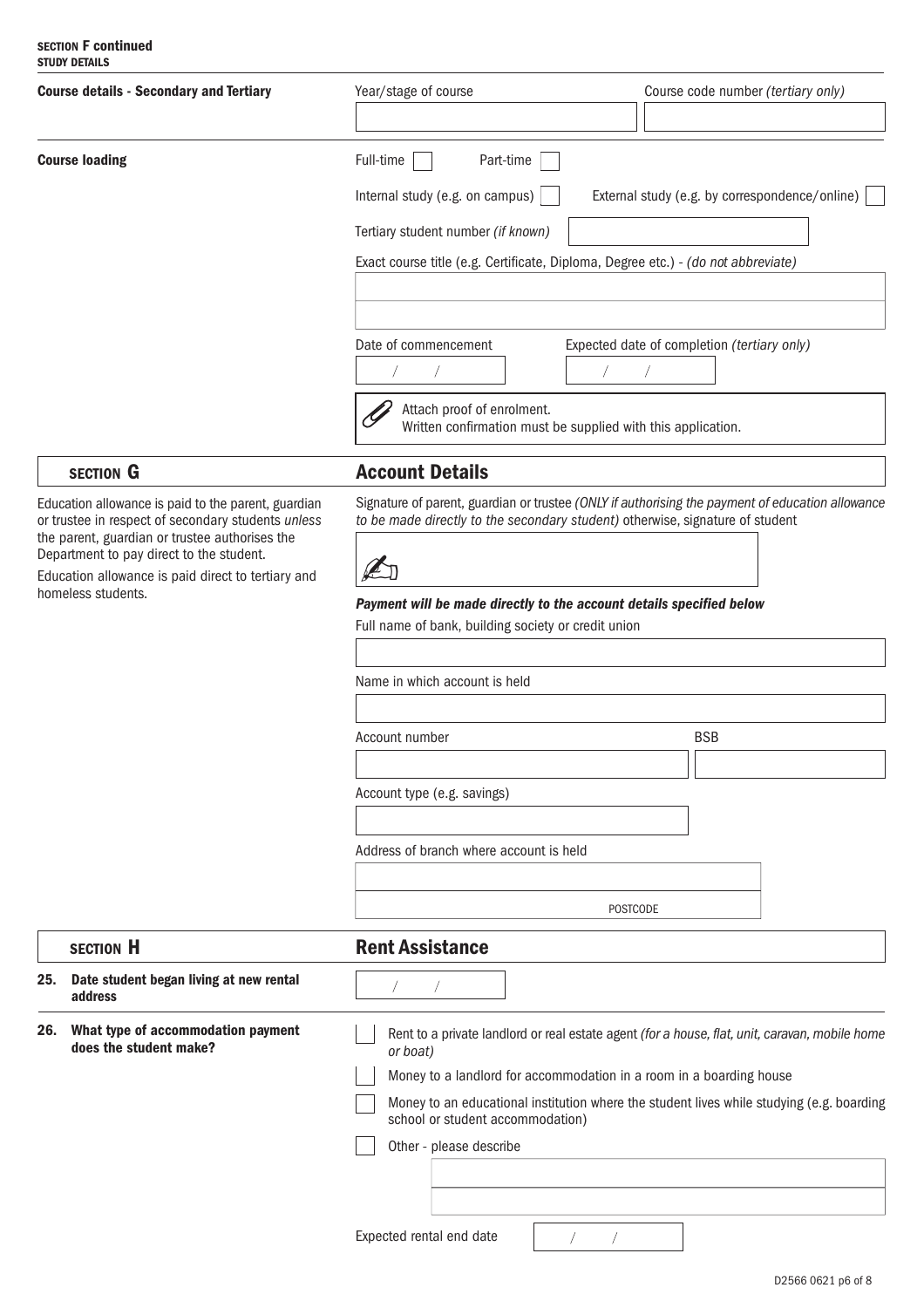### SECTION H continued RENT ASSISTANCE

| accommodation to                                                                                                                                                                                                      | Address                                                                                                                                                                                                                       |  |  |
|-----------------------------------------------------------------------------------------------------------------------------------------------------------------------------------------------------------------------|-------------------------------------------------------------------------------------------------------------------------------------------------------------------------------------------------------------------------------|--|--|
|                                                                                                                                                                                                                       |                                                                                                                                                                                                                               |  |  |
|                                                                                                                                                                                                                       | <b>POSTCODE</b>                                                                                                                                                                                                               |  |  |
|                                                                                                                                                                                                                       | Telephone number                                                                                                                                                                                                              |  |  |
|                                                                                                                                                                                                                       | $\lambda$                                                                                                                                                                                                                     |  |  |
| 28. If you answered "Yes" to question 10, is<br>the student's partner receiving a rent<br>increased benefit from any source?                                                                                          | No<br>Yes                                                                                                                                                                                                                     |  |  |
| A rent increased benefit is pension or<br>allowance which is increased because of rent<br>paid or payable by that person.                                                                                             |                                                                                                                                                                                                                               |  |  |
| Does the student share accommodation<br>with any people other than a partner?<br>Sharing your accommodation means that you<br>have the right to share a bathroom, a kitchen<br>or a bedroom with one or more persons. | No<br>How many other people does the student share accommodation with?<br>Yes                                                                                                                                                 |  |  |
| How much is the TOTAL fortnightly<br>rent charged?                                                                                                                                                                    | \$                                                                                                                                                                                                                            |  |  |
| 31. How much does the student have to pay<br>each fortnight?                                                                                                                                                          | \$                                                                                                                                                                                                                            |  |  |
|                                                                                                                                                                                                                       | Attach supporting documentation such as copies of lease agreements, rent<br>receipts, rental contracts or a letter from the person to whom the student is paying<br>rent.                                                     |  |  |
| Is the student provided with meals as part<br>of their accommodation costs?                                                                                                                                           | Go to SECTION I - DECLARATION<br>No.<br>How much of the payment is for meals?<br>Yes<br>\$<br>How much of the payment is for accommodation?<br>\$<br>Don't know<br>We will assume that one third of the payment is for meals. |  |  |
|                                                                                                                                                                                                                       |                                                                                                                                                                                                                               |  |  |

## SECTION I Declaration

- I declare that I am a person authorised to make this claim (see page 1 for a list of who can claim).
- I declare that the information I have given on this form is complete and correct. •
- I will notify the Department within fourteen (14) days (28 days if I live overseas or in a remote area) of any changes to this information. •
- I will refund to the Department any payment to which I am not entitled. •
- I authorise the Department to obtain any relevant details from educational institutions and other authorities. •
- I am aware that there are severe penalties for deliberately making a false declaration. •

SIGNATURE of student or claimant



If the claimant is unable to sign this form:

• sign the form on behalf of the claimant; and

• complete the next Section (SECTION J) for you to act on behalf of the claimant.